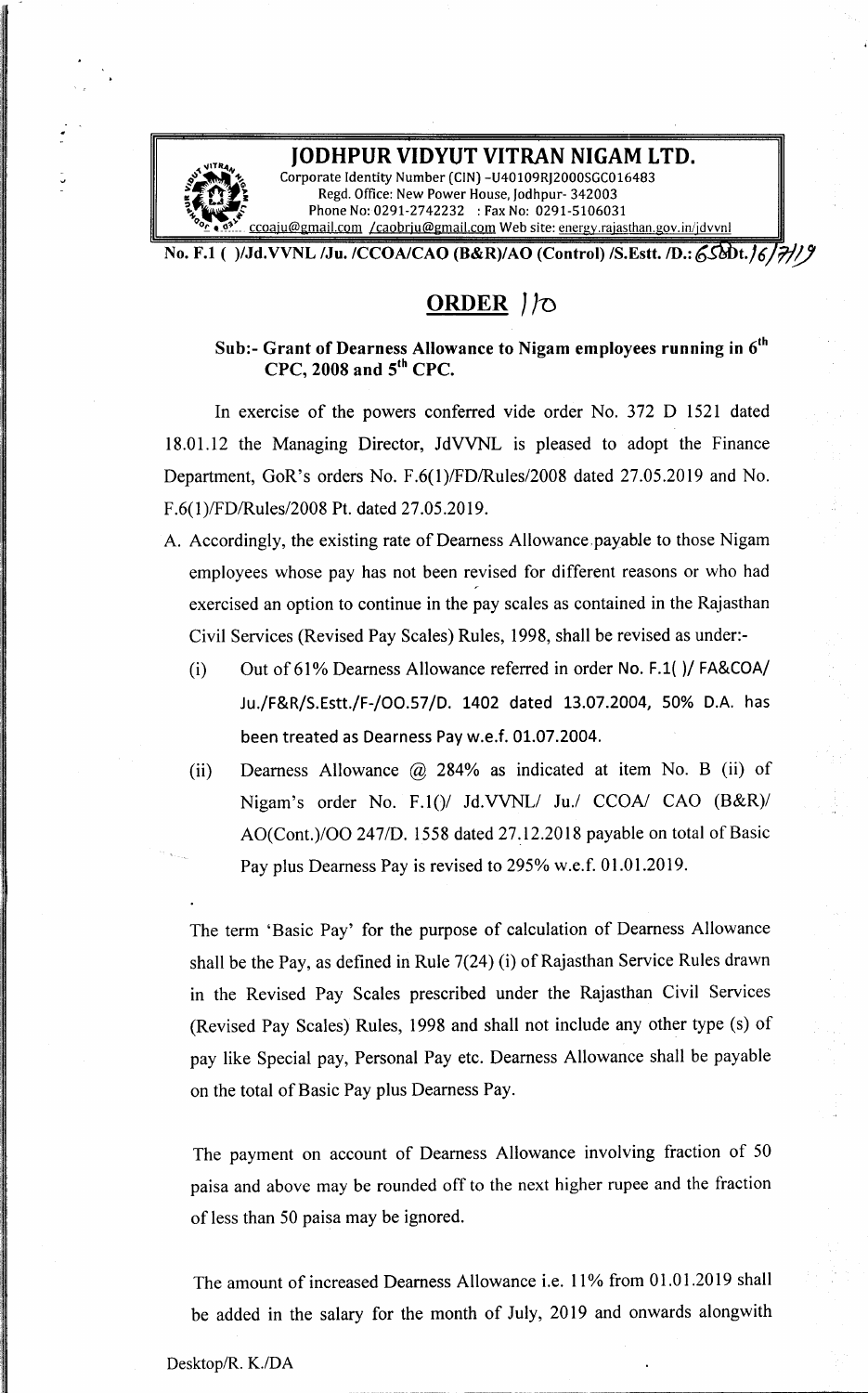respective month's salary. Arrears of increased Dearness Allowance i.e. 284% to 295% for the period from 01.01.2019 to 30.06.2019 shall be paid to the employees in one installment alongwith the salary for the month of July, 2019 (payable in August, 2019).

The payment of *D.A.ID.A.* arrear will also be subject to the terms & conditions laid down in the rules for drawal of D.A. given in Appendix XVI of the RSR, Vol-II.

The increased D.A. shall also be admissible and paid in cash to those employees who were in service on or after 01.01.2019 but ceased to be in service prior to the issue of this order, whether for disciplinary reasons or on account of resignation, retirement, death or discharge or abolition of sanctioned post.

B. Also, the existing rate of Dearness Allowance payable to Nigam employees vide order No. F.10/ Jd.VVNL/ Ju./ CCOA/ CAO (B&R)/AO(Cont.)/OO 247/D. 1558 dated 27.12.2018 shall be revised from 148% to 154% w.e.f. 01.01.2019.

The term 'Pay' for the purpose of calculation of Dearness Allowance shall be the Basic Pay i.e. sum of pay in running pay band and grade pay drawn and shall not include any other type(s) of pay like Special Payor Personal Pay etc.

The payment on account of Dearness Allowance involving fraction of 50 paisa and above may be rounded off to the next higher rupee and the fraction of less than 50 paisa may be ignored.

The amount of increase in Dearness Allowance i.e. 6% shall be added in the salary for the month of July, 2019 and onwards alongwith respective month's salary. Arrears of increased Dearness Allowance i.e. 148% to 154% for the period from 01.0l.2019 to 30.06.2019 will be released/arranged in one installment with the salary for the month of July, 2019 payable in August, 2019.

The increased D.A. shall also be admissible and paid in cash to the employees who were in service on or after 01.01.2019 but ceased to be in service prior to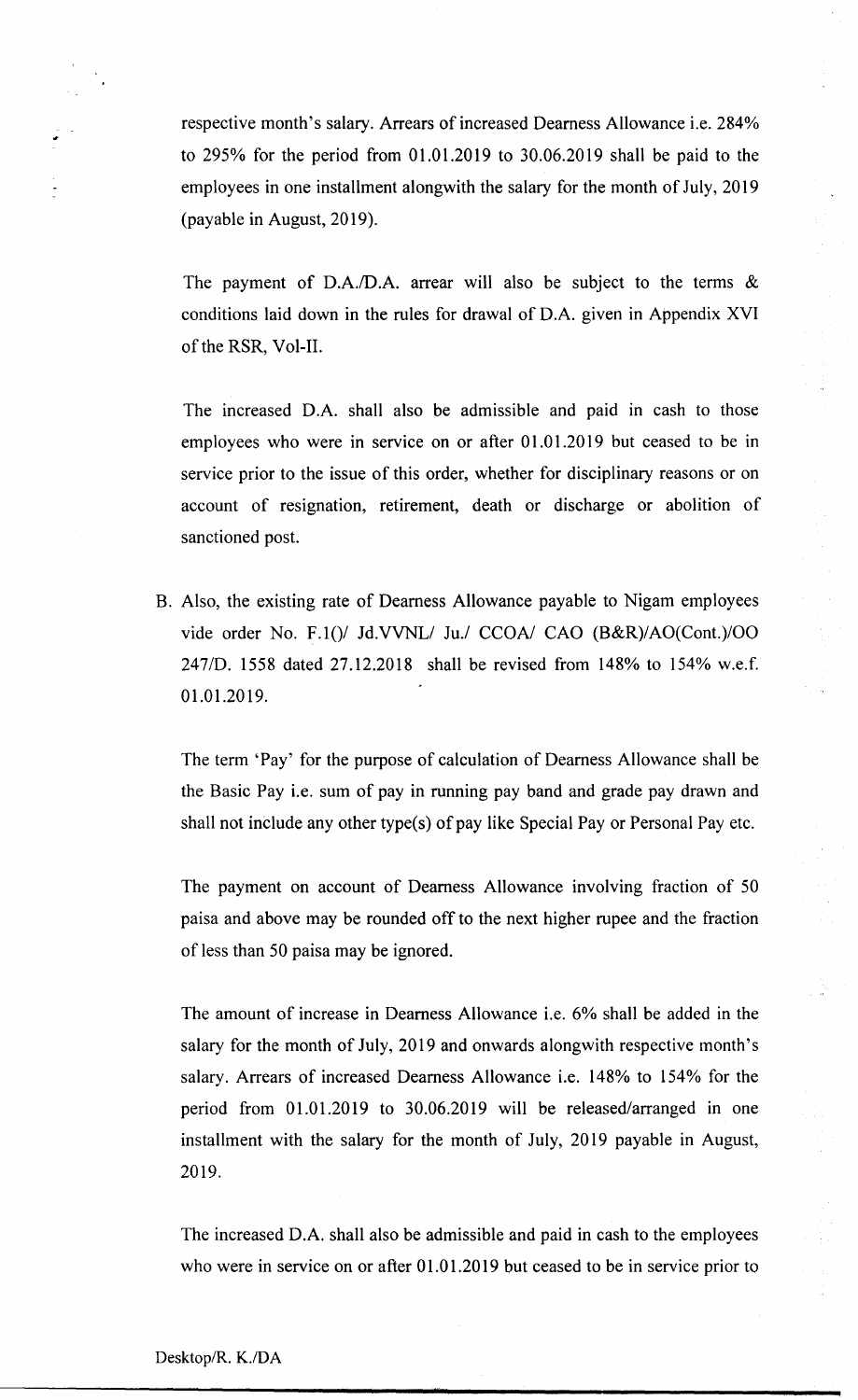the issue of this order, whether for disciplinary reasons or on account of resignation, retirement, death or discharge or abolition of sanctioned post.

By Order<br>  $\left(\begin{array}{c}\n\searrow \\
\searrow \\
\searrow \\
\searrow\n\end{array}\right)$ <br>
Dr. S.K.Goyal) (Dr.

Chief Controller of Accounts

#### Copy to the following for information and necessary action:-

- 1. The Chief Engineer (HQ/O&M-JDZ/BKZ/BMR), Jodhpur Discom, Jodhpur /Bikaner *I* Barrner.
- 2. The Secretary (Admn.), Jodhpur Discom, Jodhpur.
- 3. The Chief Accounts Officer (IA/W&M), Jodhpur Discom, Jodhpur/Jaipur.
- 4. The Addl. S.P. (Vig.), Jodhpur Discom, Jodhpur.
- 5. The Company Secretary, Jodhpur Discom, Jodhpur.
- 6. The TA to Managing Director, Jodhpur Discom, Jodhpur.
- 7. The Superintending Engineer (IT), Jodhpur Discom, Jodhpur. He is requested to upload this order on the Jodhpur Discom's web site.
- 8. The Superintending Engineer ( ), Jodhpur Discom, ..................
- 9. The Sr. Accounts Officer ( ), Jodhpur Discom, Jodhpur / Bikaner.
- 10. The Dy. Director Personnel ( ), Jodhpur Discom, Jodhpur.
- 11.The Dy. S.P.(Vig.), Jodhpur Discorn, .
- 12. The Accounts Officer ( ), Jodhpur Discom, ..................................
- 13. The Executive Engineer (Legal Cell), Jodhpur Discom, Jodhpur.
- 14. The TA/OSD to Director (Technical/Finance), Jodhpur Discom, Jodhpur.
- 15. The Public Relations Officer, Jodhpur Discom, Jodhpur.
- 16. The Assistant Accounts Officer (EA &Cash), Jodhpur Discom, Jodhpur.
- 17.The P.A. to Chief Accounts Officer (B&R), JdVVNL, Jodhpur.

(Dinesh Gehlot) **Accounts Officer (Control)**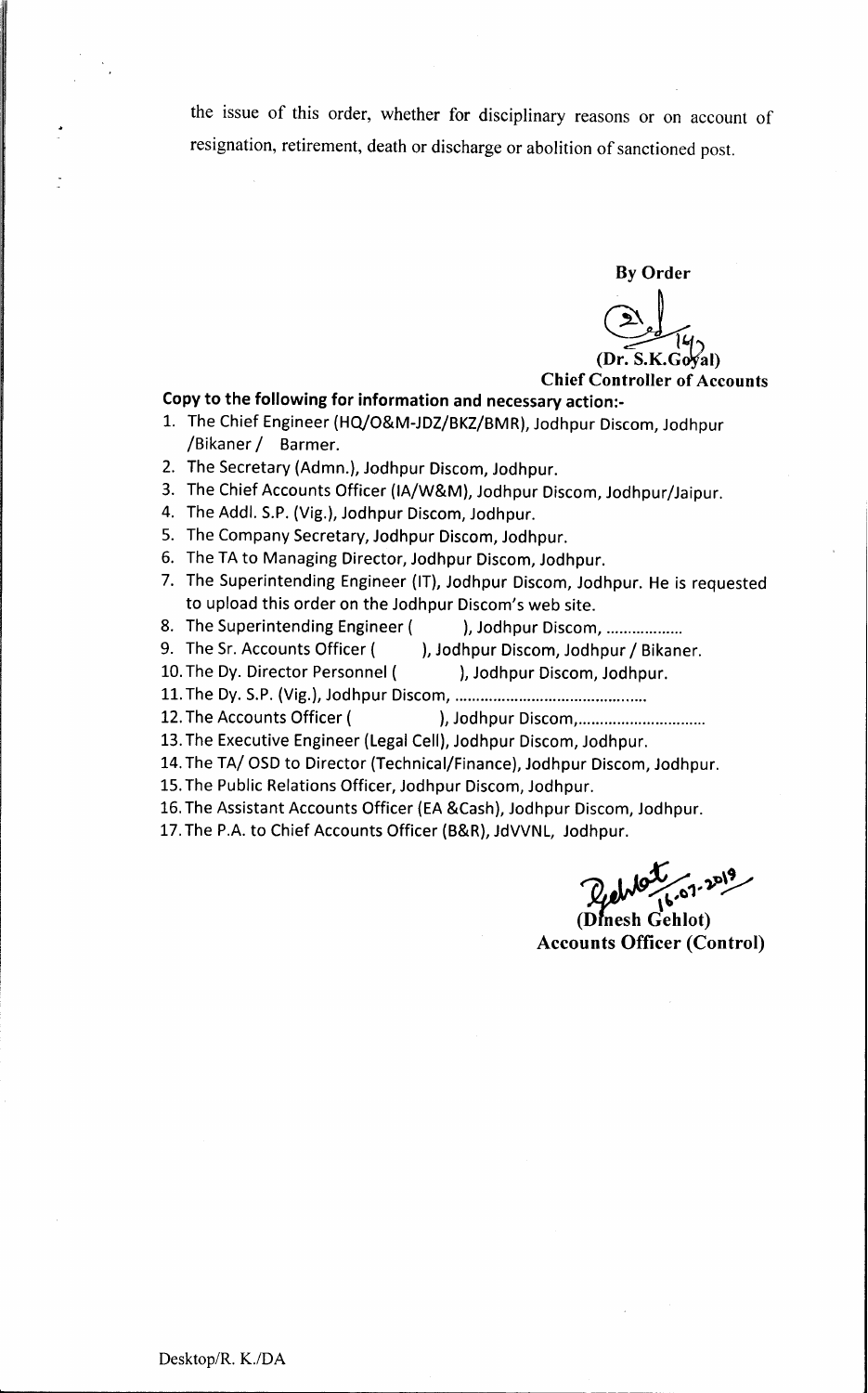# **GOVERNMENT OF RAJASTHAN** FINANCE DEPARTMENT (RULES DIVISION)

# No. F. 6(1) FD (Rules)/2008  $\blacksquare$  Jaipur, dated:  $\frac{27}{10}$  MAY 2019

# ORDER

Sub: - Grant of Dearness Allowance to State Government employees drawing pay in the pre-revised pay scale/grade pay as per  $\mathbf{6}^\text{th}$ CPC.

The Governor is pleased to order that the existing rate of Dearness Allowance payable to the State Government employees, drawing pay in the Rajasthan Civil Services (Revised Pay) Rules, 2008, under Finance Department Order of even number dated 05-10-2018 shall be revised from 148% to 154% with effect from 01-01-2019.

(2) The term 'Pay' for the purpose of calculation of Dearness Allowance shall be the Basic Pay i.e. sum of pay in running pay band and grade pay drawn and shall not include any other type(s) of pay like Special Payor Persona! Pay, etc.

(3) The payment on account of Dearness Allowance involving fraction of 50 paisa and above may be rounded off to the next higher rupee and the fraction of less than 50 paisa may be ignored.

(4) The amount of increase in Dearness Allowance for the period from 01-01- 2019 to 28-02-2019 shall be credited to the General Provident Fund Account of the respective employees and cash payment shall be admissible from 01-03-2019.

(5) The employees recruited to the Civil Services on or after 01-01-2004 and who are governed by Contributory Pension Scheme, shall be paid in cash from 01-01-2019.

### By order of the Governor,

Secretary, Finance (Budget)

C: Users (Iser Desktop DA 6th\DA Order 5th 6th.docx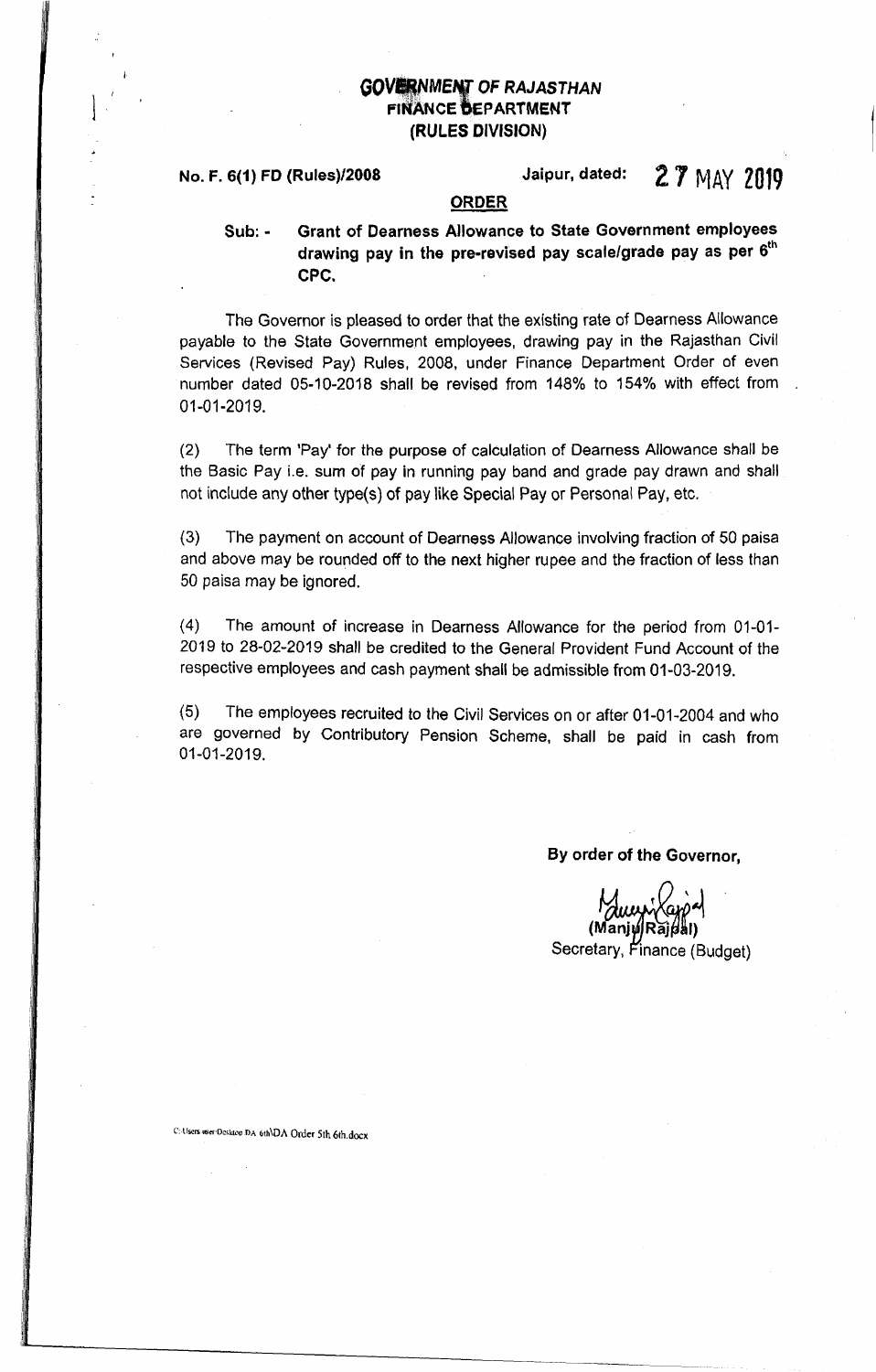#### Copy forwarded to the  $-$

- 1. Secretary to Hon'bleGovernor.
- 2. PrincipalSecretary to Hon'ble Chief Minister.
- 3. All Special Assistants / Private Secretaries to Ministers / State Ministers.
- 4. All Additional Chief Secretaries/ Principal Secretaries/Secretaries/Special Secretaries to the Government.
- 5. Sr. OS to Chief Secretary.
- 6. Accountant General Rajasthan, Jaipur (200 copies).
- 7. All Heads of the Departments.
- 8. Director, Treasuries & Accounts, Rajasthan, Jaipur with 100 spare copies for sending to all Sub-Treasury Officers.
- 9. Deputy Director (Statistics), Chief Ministers' Office.
- 10. All Treasury Officers.
- 11. All Sections of the Secretariat.
- 12. Administrative Reforms (Gr.7) with 7 copies.
- 13. VidhiRachanaSanghthan, for Hindi translation.
- 14. Technical Director, Finance Department (Computer Cell).
- 15. Guard File.

Copy also to the -

- 1. Secretary, Rajasthan Legislative Assembly, Jaipur with 20 extra copies for Subordinate Legislative Committees.
- 2. Registrar General, Rajasthan High Court, Jodhpur *I* Jaipur.
- 3. Secretary, Rajasthan Public Service Commission, Ajmer.
- 4. Secretary, LokayuktaSachivalaya, Rajasthan, Jaipur.

**ب** 

*J*

(Kirti Jain) Joint Secretary-II

### (RSR· g *12019)*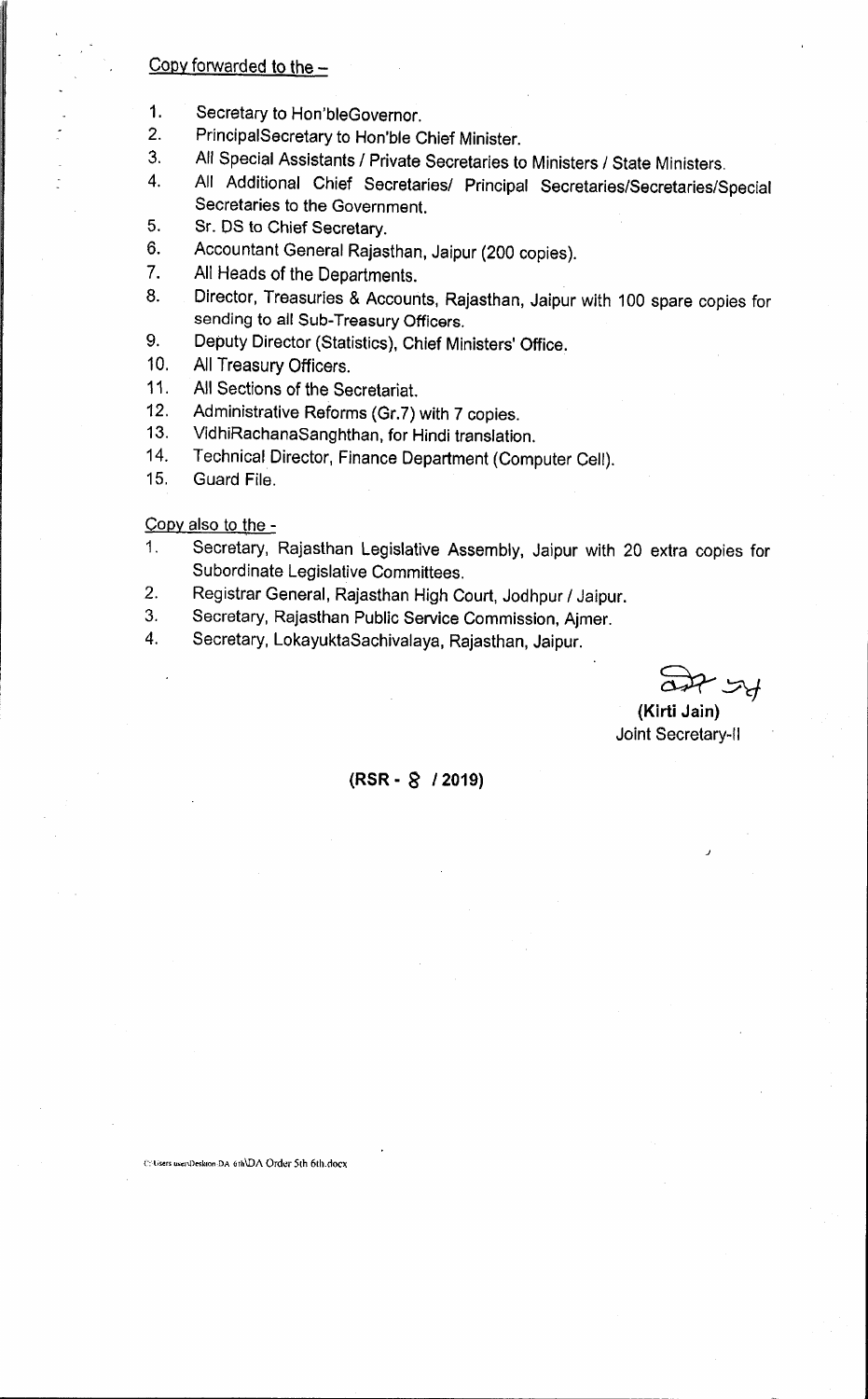# GOVERNMENT OF RAJASTHAN FINANCE DEPARTMENT

RULES DIVISION

## No. F. 6 (1) FD/Ruies/2008 Pt. Jaipur, dated:

2 7 MAY *2019*

#### ORDER

#### Sub: Grant of Dearness Allowance to State Government Employees drawing pay in the pre-revised pay scales i.e. RCS (Revised Pay Scale) Rules, 1998 or in 5<sup>th</sup> CPC

The Governor is pleased to order that the existing rates of Dearness Allowance (DA) payable to the State Government employees under Finance Department Order No. F.6(1)FD/Rules/08 Pt. dated 05-10-2018 shall be revised with effect from 01-01-2019 in respect of those employees whose pay has not been revised for different reasons or who had exercised an option to continue in the pay scales as contained in the Rajasthan Civil Services (Revised Pay Scales) Rules, 1998 as under:

- (1) Out of 61% Dearness Allowance sanctioned vide Finance Department order No. F.7 (1)FO/Rules/98 dated 28-2-2004, 50% Dearness Allowance has been treated as Dearness Pay w.e.f. 01-07-2004 as per this Department order No. F.6 (3 ) FD/Rules/2004 dated 24-05-2004.
- (2) Dearness Allowance @ 284% as indicated in item (2) of this Department order No. F.6(1)FD/Rules/2008 Pt. dated 05·10-2018 payable on the total of Basic Pay plus Dearness Pay is revised to 295% with effect from 01-01-2019.
- (3) The term *'Basic Pay'* for the purpose of calculation of Dearness Allowance shall be the pay, as defined in Rule 7(24)(i) of Rajasthan Service Rules drawn in the Revised Pay Scales prescribed under the Rajasthan Civil Services (Revised Pay Scales) Rules, 1998 and shall not include any other type(s) of pay like special pay, personal pay etc.
- The amount of increase in Dearness Allowance installment @ 11% for the period from 01-01-2019 to 28-02-2019 shall be credited to the General Provident Fund Account of the respective employees and cash payment shall be made from 01-03-2019. (4)
- The payment on account of Dearness Allowance involving a fraction of a rupee may be rounded off to the nearest rupee. (5)

*By order* of *the Governor,*

 $\zeta$  *pane*  $(M^{12}_{\text{H}})$ u Ra Secretary, Finahce (Budget

C. Users user Desktop DA 6th\DA Order 5th 6th.docx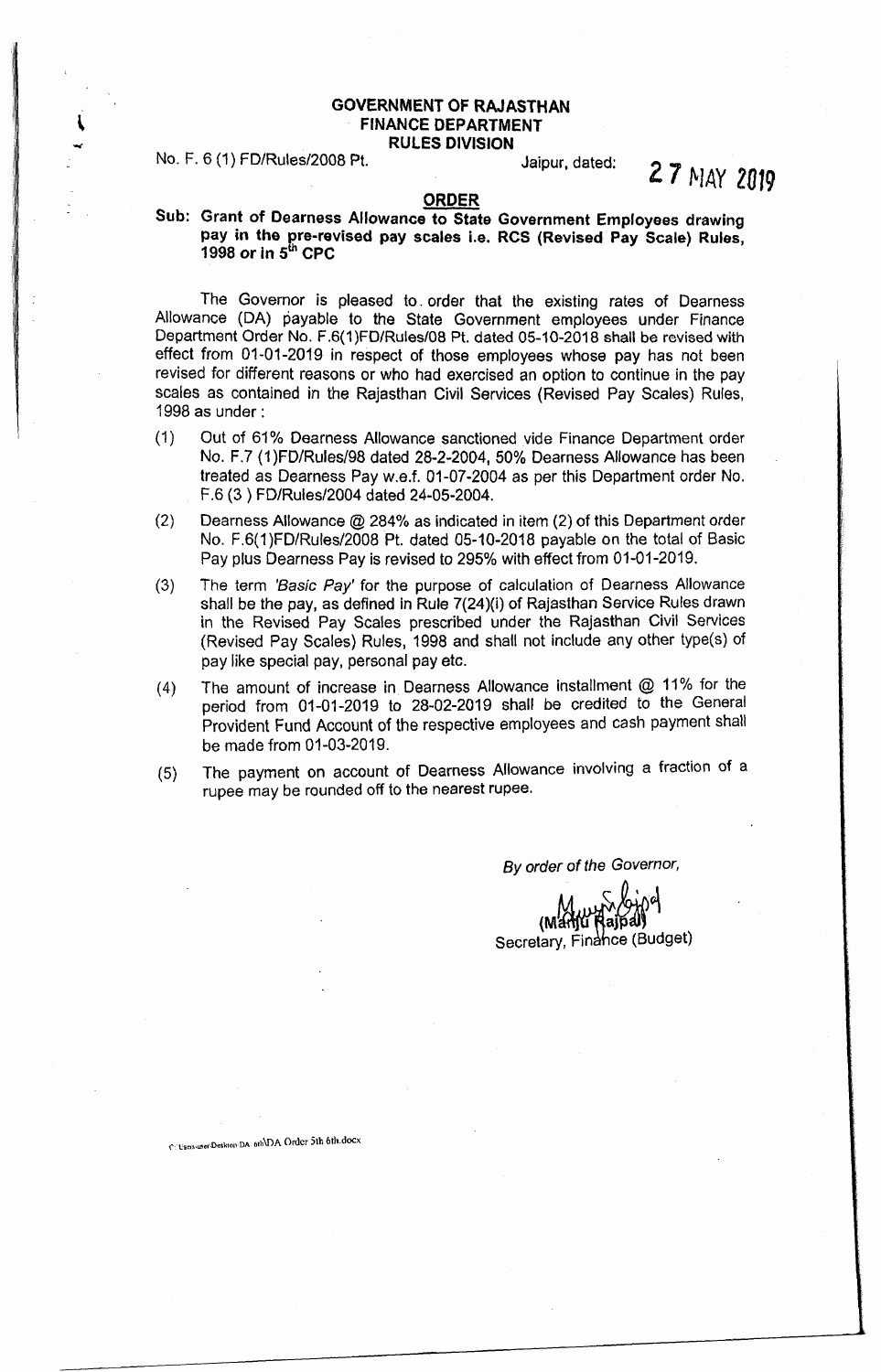# Copy forwarded to the-

1. Secretary to Hon'ble Governor.

- 2. Principal Secretary to Hon'ble Chief Minister.
- 3. All Special Assistants *I* Private Secretaries to Ministers *I* State Ministers.
- 4. All Additional Chief Secretaries/ Principal Secretaries/Secretaries/Special
- Secretaries to the Government.
- 5. Sr. DS to Chief Secretary. 6. Accountant General Rajasthan, Jaipur (200 copies).
- 
- 7. All Heads of the Departments. 8. Director, Treasuries & Accounts, Rajasthan, Jaipur with 100 spare copies for sending to all Sub-Treasury Officers.
- 9. Deputy Director (Statistics), Chief Ministers' Office.
- 10. All Treasury Officers.
- 11. All Sections of the Secretariat.
- 12. Administrative Reforms (Gr.7) with 7 copies.
- 13. Vidhi Rachana Sanghthan, for Hindi translation.
- 14. Technical Director, Finance Department (Computer Cell).
- 15. Guard File.

# Copy also to the -

- 1. Secretary, Rajasthan Legislative Assembly, Jaipur with 20 extra copies for Subordinate Legislative Committees.
- 2. Registrar General, Rajasthan High Court, Jodhpur *I* Jaipur.
- 3. Secretary, Rajasthan Public Service Commission, Ajmer.
- 4. Secretary, Lokayukta Sachivalaya, Rajasthan, Jaipur.

 $\Xi_2$ べん

(Kirti Jain) Joint Secretary-II

### (RSR-7 / 2019)

Culisers'user-Desktop-DA 6th\DA Order 5th 6th.docx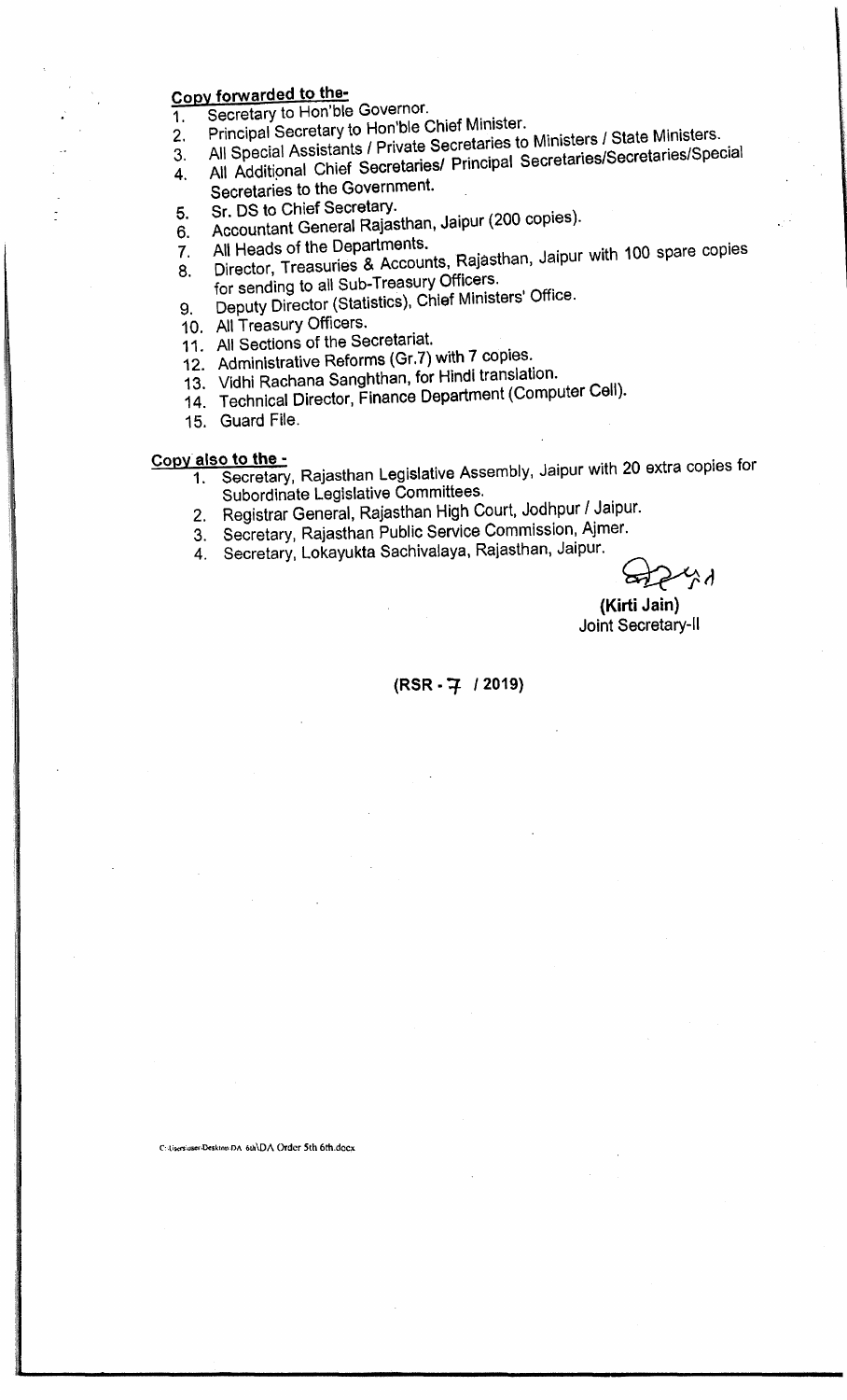

RAJ ASTHAN RAJYA VIDYUT PRASARAN NIGAM LIMITED [Corporate Identity Number *(CIN):* U40109RJ2000SGC016485] Regd. Office: VidyutBhawan, Jyoti Nagar, Jaipur -302005 Website: [www.rvpn.co.in;](http://www.rvpn.co.in;) E-mail: [aao.fr@rvpn.co.1n](mailto:aao.fr@rvpn.co.1n)

> RVPN-F&R No.:  $1279$ JAIPUR, Dated:  $04062019$

No.: RVPN/AAO/F&R/DA/F. 37(Pt.-II)/D. 41

#### ORDER

Sub:- Grant of Dearness Allowance to RVPN employees drawing pay in the pre-revised pay scales i.e. in RCS (Revised Pay Scale) Rules, 1998 or in 5 th *CPC* and in Revised Pay Rules, 2008.

In exercise of the powers conferred vide order no. RVPNI*ADMOI AS/CC/f&R/D.* 205 dated 01.12.2001, the Chairman and Managing Director, RVPN,is pleased to adopt the finance Department, GoR's orders No. f. *6(1)/fD/Rules/2008* Pt. dated 27.05.2019 and F. 6(1)/FD/Rules/2008 dated 27.05.2019.

- (A) Accordingly, the existing rate of Dearness Allowance payable to those Nigam employees, whose pay has not been revised for different reasons or who had exercised an option to continue in the pay scales as contained in the Rajasthan Civil Services (Revised Pay Scales) Rules, 1998 shall be revised as under: -
	- (iii) Out of 61% Dearness Allowance sanctioned vide this office order no. 1219 dated 20.11.2004, 50% D.A. has been treated as Dearness Pay w.e.f. 01.07.2004.
	- (iv) Dearness Allowance @284'0 as indicated at item No. A(ii) of Nigam's order no. RVPNIAAO/f&R/DA/f.37 *ID.* 181 dated 22.10.2018 (F&R No. 1252) payable on total of Basic Pay plus Dearness Pay is revised to 295% w.e.f.01.01.2019.

The term "Basic Pay" for the purpose of calculation of Dearness Allowance shall be the pay as defined in Regulations 3(xviii)(a) of Employees Service Regulations drawn in the Revised Pay Scale prescribed vide erstwhile RSEB's Order No. RSEB/F&R/F.46(21)(iii)/D.11 dated 24.02.1998, as amended from time to time and shall not include any other type(s) of pay like special payor personal pay etc. In case of those employees who opt to retain the existing scale of pay, it will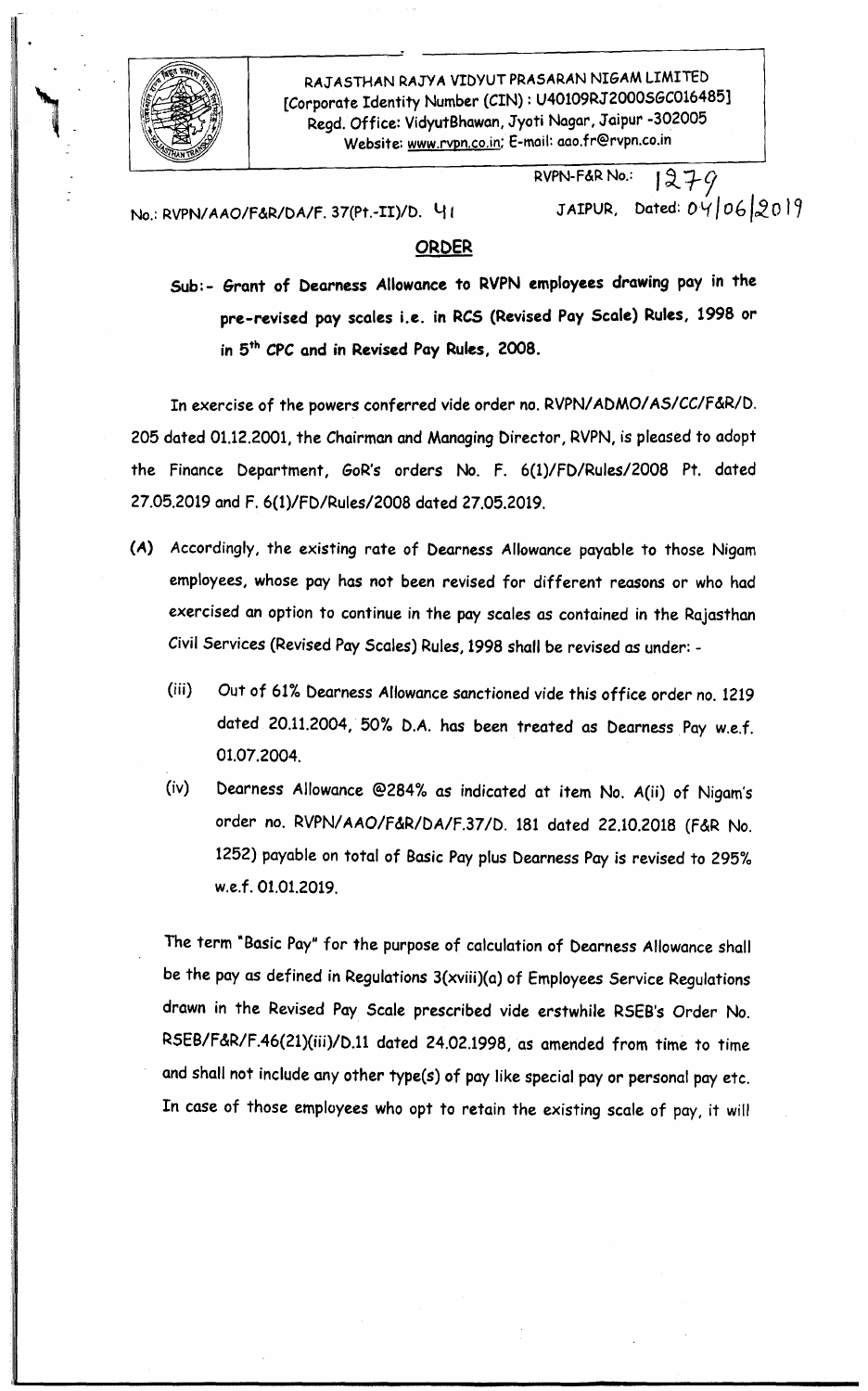include, in addition to pay in the pre-revised scale, dearness allowance and interim relief appropriate to that pay admissible under orders in existence on 01.01.1996.

The payment on account of Dearness Allowance involvinga fraction of 50 paisa and above may be rounded off to the next higher rupee and the fractions of less than 50 paisa may be ignored.

The amount of increased D.A. i.e.  $11\%$  from 01.01.2019 shall be added in the salary for the month of June, 2019 and onwards alongwith respective months salary. Arrears of increased Dearness Allowance i.e. 284% to 295% for the period from 01.01.2019 to 31.05.2019 shall be paid in one instalment i.e. with the salary of June, 2019.

The payment of D.A./D.A. arrear will also be subject to the "erms and conditions laid down in the rules for drawal of D.A.given in Appendix-)(VI of the R.S.R.Volume-II.

The increased D.A. shall also be admissible and paid in cash to those employees who were in service on or after 01.01.2019 but ceased to be in service prior to the issue of this order, whether for disciplinary reasons or ·m account of resignation, retirement, death or discharge or abolition of sanctioned post.

(8) Also, the existing rate of Dearness Allowance payable to Nigam employees drawing pay in the Revised Pay Rules, 2008 has been revised from 148% to 154% w.e.f.01.01.2019.

The term 'Pay' for the purpose of calculation of Dearness Allowan:e shall be the Basic Pay i.e. total of pay in running pay band and grade pay drawn and shall not include any other type(s) os pay like Special Pay or personal Pay etc.

The payment on account of Dearness Allowance involving fraction of 50 Paisa and above may be rounded off to the next higher rupee and the fraction of less than 50 Paisa may be ignored.

The amount of increase in Dearness Allowance i.e. 6% shall be acded in the salary for the month of June 2019 and onwards alongwith respect ve months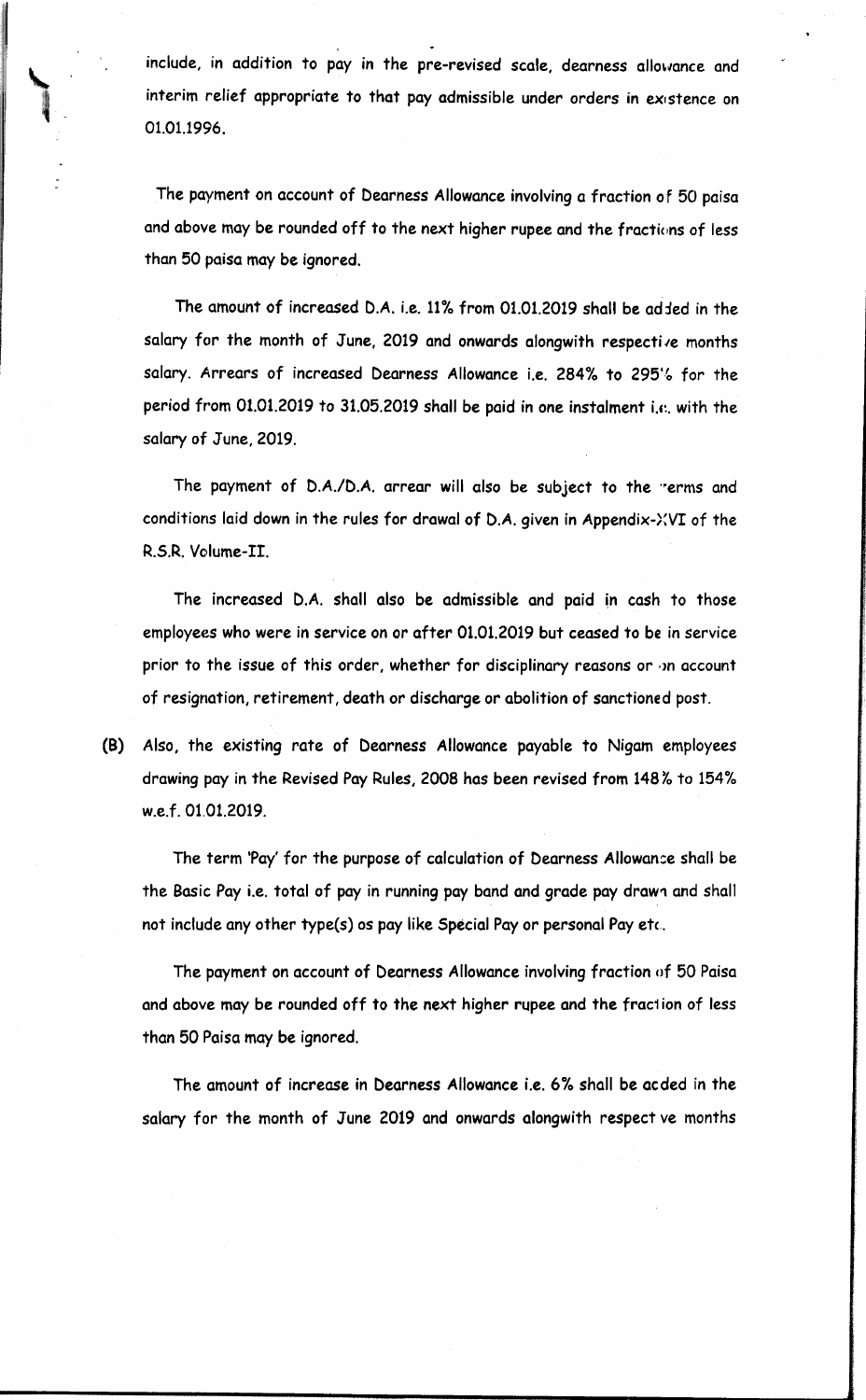salary. Arrears of increased Dearness Allowance i.e. 148% to 154% for th*e period* from 01.01.2019 to 31.05.2019 will be arranged/released in one instalment *with* the salary *for* the month of June, 2019.

The *increased* D.A. shall also be admissible and paid in cash to those employees who were in *service* on or after 01.01.2019 but ceased to be in service prior to the issue of this order, whether for disciplinary reasons or on account of resignation, retirement, death or discharge or abolition of sanctioned post.

By Order, By Order,<br>
Chief Accounts Officer (P&F-Cont.)

Copy submitted/forwarded to the following for information and circulation in various offices under their jurisdiction and control:-

- 1. The Chief Controller of Accounts, RVPN, Jaipur.
- 2. The Secretary {Admn.}, RVPN, Jaipur.

\

- 3. The Chief Engineer (PP&D/IT/Procurement/MPT&S/NPP&RA/LD/ ), RVPN, Jaipur.
- 4. The Zonal Chief Engineer (T&C), RVPN, Jaipur/Ajmer/Jodhpur.
- 5. The Zonal Chief Engineer (Civil), RVPN, Jaipur/Jodhpur.
- 6. The Company Secretary, RVPN, Jaipur
- 7. The Controller of Internal Audit, RVPN, Jaipur.
- 8. The *Chief* Accounts Officer *(A/Cs* & W&M/Procurement/PP&D/P&F·Cont.), RVPN, Jaipur.
- 9. The Regional*Chief* Accounts Officer. Jaipur/Ajmer/Jodhpur Zone, Jaipur/Ajmer/Jodhpur.
- 10. The Joint Director Personnel (HRD), RVPN, Jaipur.
- 11. The Joint Legal Remembrancer, RVPN, Jaipur.
- 12. The Superintending Engineer (
), RVPN, Jaipur.
- 13. The Incharge, Dat 1 Centre, RVPN, 101, Vidyut Bhawan, Jaipur.
- 14. The Dy. Controller of Accounts (P&F), RVPN, Jaipur.
- 15. The Sr. Accounts Officer (
), RVPN, Jaipur.
	-
- 16. The Accounts Officer (
- ), RVPN, Jaipur.
- 17. The PRO, RVPN, Jaipur.
- 18. PS to CMD, RVPN, Jaipur.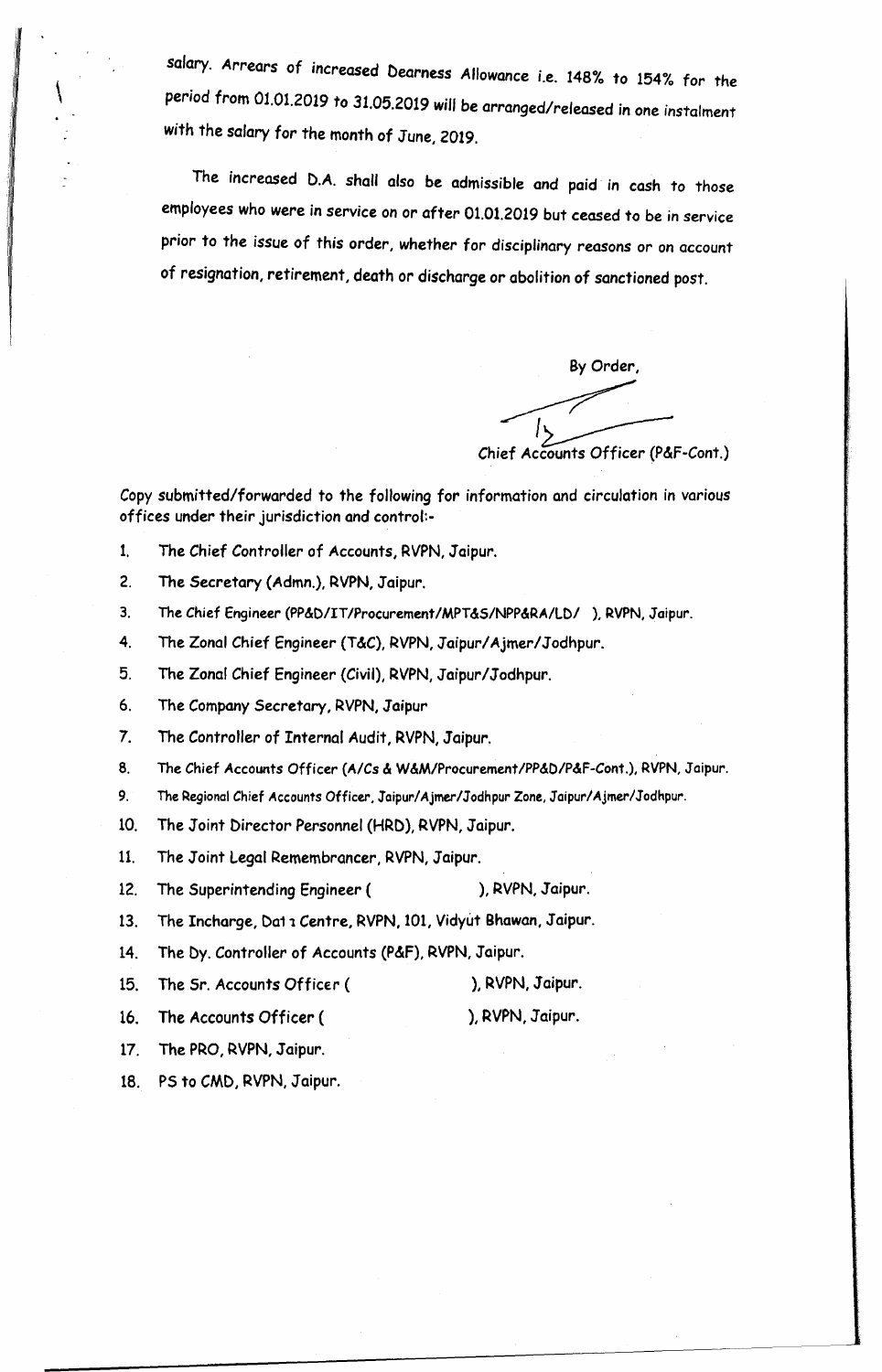- 19. PS to Director (Finance/Technical/Operations)., RVPN, Jaipur.
	- 20. Office Order/Master File.

 $\overline{\mathbf{r}(\mathbf{r})}$ ~ Asstt. Accounts Officer I(F&R)

Note: Orders are also available on the Nigam's website [www.rvpn.co.in](http://www.rvpn.co.in)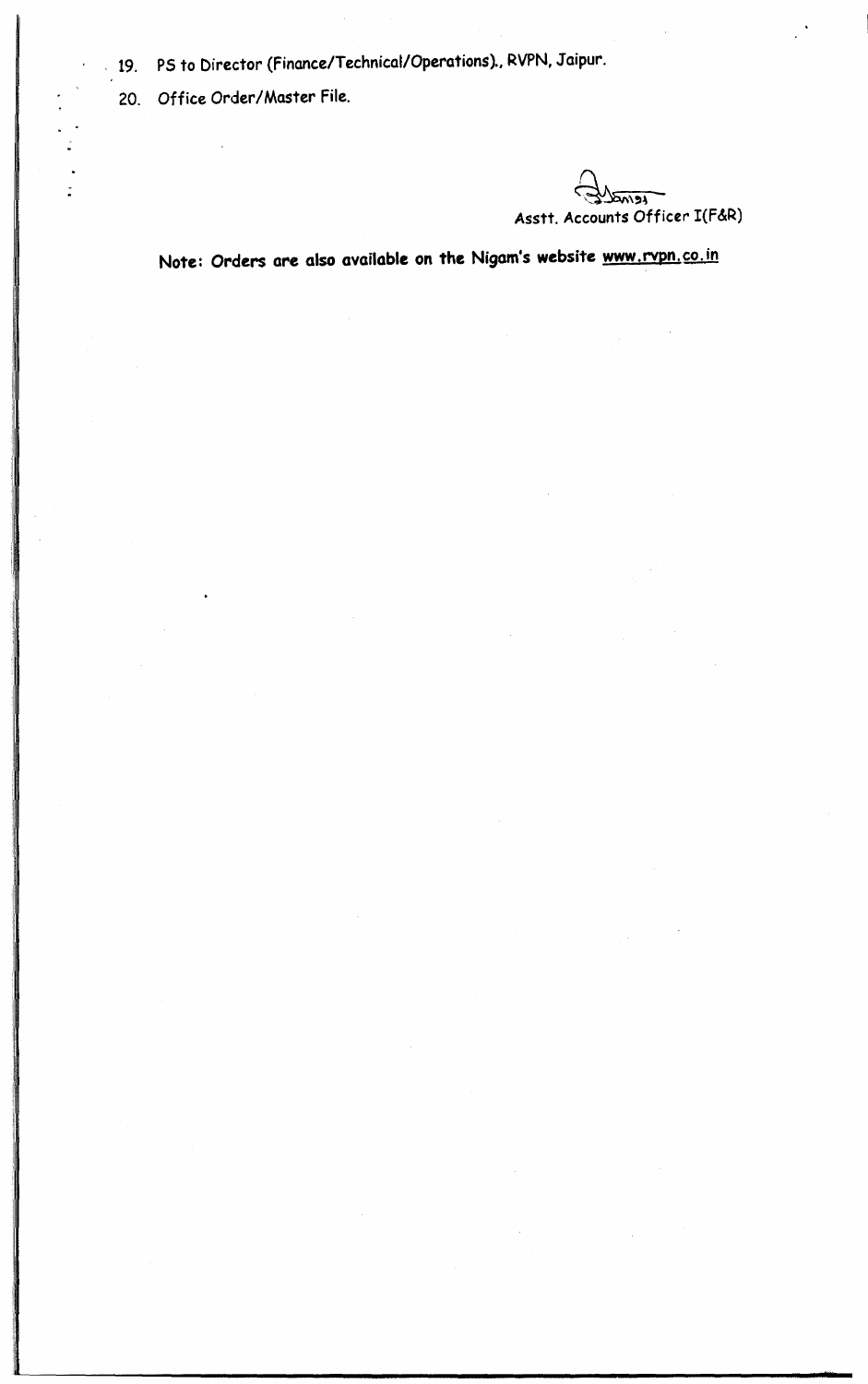### AVVNL-Rule-867



AJMER VIDYUT VITRAN NIGAM LIMITED Corporate Identification Number (CIN)·U40 109R)2000SGCO 16482 Regd. Off. Vidyut Bhawan, Panchsheel Nagar, Makarwali Road, Ajmer-305004

*NL/CAO(ERB)/AO (Rule)/F.3/OO/D.*  $|218$  Dated  $17.062019$ 

# ·.kuu;l' ••  $\overline{N}$  . Then,  $\overline{N}$  ,

# **ORDER**

Sub:- Grant of Dearness Allowance to AVVNL employees drawing pay in the pre-revised pay scales i.e. in RCS (Revised Pay Scale) Rules, 1998 or in 5<sup>th</sup> CPC and in Revised Pay Rules, 2008.

In exercise of powers conferred vide order No. AVVNUCAO (R&C)/AAO (Rule) */F.15/00iD.3416* dated 05.12.2011,(AVVNL-Rule-527), the Managing Director, AVVNL, is pleased to adopt the Finance Department, GoR's orders No. F.6(l) *I* FD IRules *12008* Pt. Jaipur dated 27.05.2019 and No. F.6(1) /FD *I* Rules *12008* Jaipur dated 27.05.2019.

- (A) Accordingly, the existing rate of Dearness Allowance payable to those Nigam employees, whose pay has not been revised for different reasons or who had exercised an option to continue in the pay scales as contained in the Rajasthan Civil Services (Revised Pay Scales) Rules, 1998, shall be revised as under.-
	- (i) Out of 61% Dearness Allowance sanctioned vide this office Order No. 2584 dated 3.12.2004, 50% D.A. has been treated as Dearness pay w.e.f. 01-07-2004 as per order No. A*VVNURules/F&D/F.3lD-* 900 Dated 21.6.2004.
	- (ii) Dearness Allowance @ 284% as indicated at item No. 1(ii) of Nigam's order No. AVVNL/ CAO(ERB)/AAO(Rule) *IF.3/001* D.2582 dated 31.10.2018 (AVVNL-Rule-852), payable on total of Basic pay plus Dearness Pay is revised to 295% w.e.f. 01.01.2019.

The term "Basic Pay" for the purpose of calculation of Dearness Allowance shall be the pay, as defined in Rule 7(24) (i) of Rajasthan Service Rules drawn in the Revised Pay Scales prescribed under the Rajasthan Civil Services (Revised Pay Scales) Rules, 1998 and shall not include any other type(s) of pay like special pay, personal pay, etc. In case of those employees who opt to retain the existing scale of pay, it will include, in addition to pay in the pre-revised scale, dearness allowance and interim relief appropriate to that pay admissible under orders in existence on 01.01.1996.

The payment on account of Dearness Allowance involving a fraction of 50 paisa and above may be rounded off to the next higher rupee and the fractions of less than 50 paisa may be ignored.

The amount of increased Dearness Allowance i.e. II % from 01.01.2019 shall be added in the salary for the month of June, 2019 and onwards alongwith respective month's salary. Arrears of increased Dearness Allowance i.e. 284% to 295% for the period from 01.01.2019 to 31.05.2019 shall be paid in one installment i.e. with the salary of June, 2019.

The payment of *D.A.ID.A.* arrear will also be subject to the terms & conditions laid down in the rules for drawal of D.A. given in Appendix XVI of the RSR, Vol-II.

The increased D.A. shall also be admissible and paid in cash to those employees who were in service on or after 01.01.2019 but ceased to be in service prior to the issue of this order, whether for

*Oio* CAO (ERB), AVVNI., Ajmer Phone: 0145-2644516. Fax: 2644517. E-mail-aaoecrl@gmail.com. Website-http://energy.rajasthan.gov.in/avvnl Page 3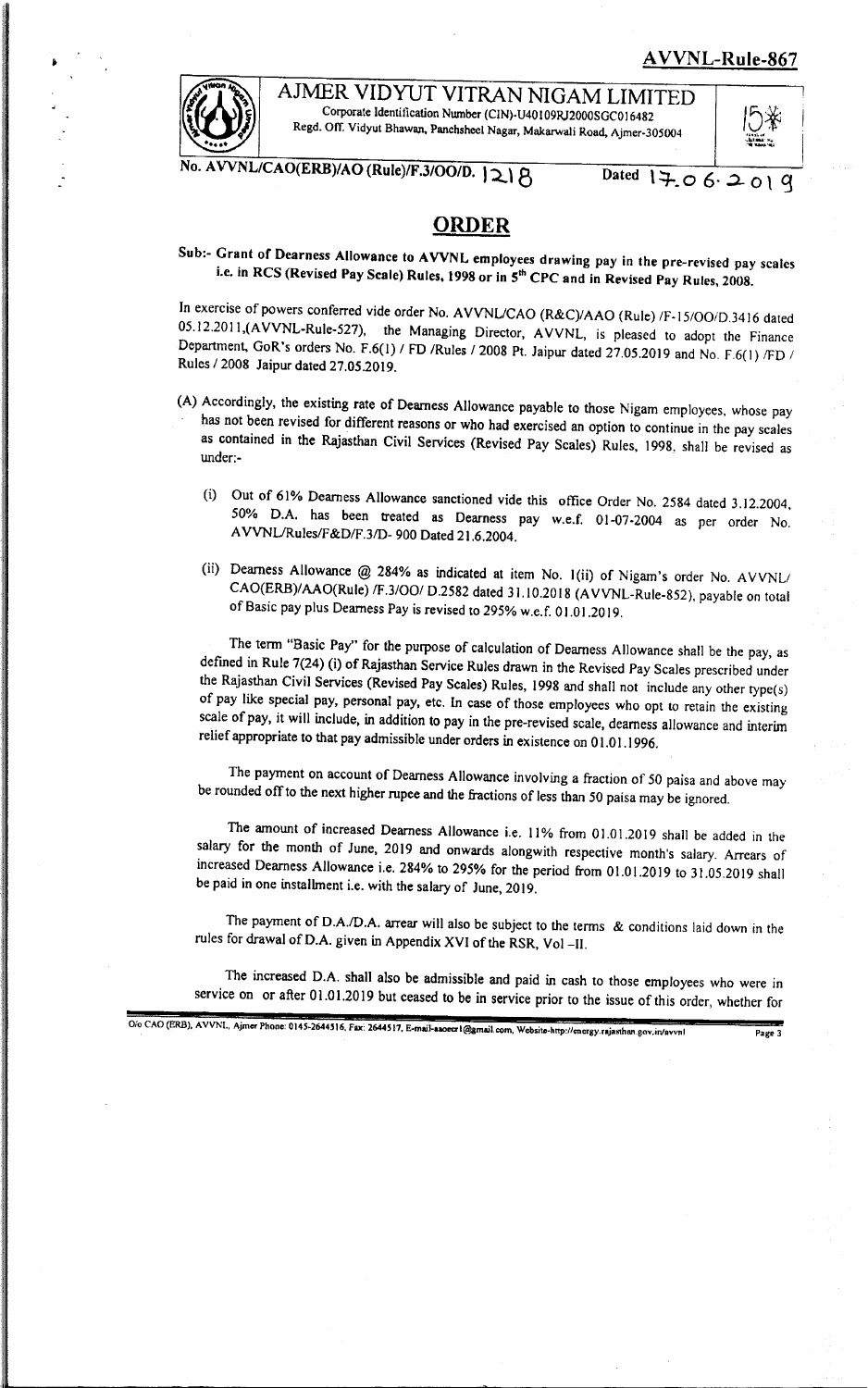disciplinary reasons or on account of resignation, retirement, death or discharge or abolition of sanctioned post.

(B) Also, the existing rate of Dearness Allowance payable to Nigam employees drawing pay in the Revised Pay Rules, 2008 has been revised from 148% to 154% w.e.f. 01.01.2019.

The term 'Pay' for the purpose of calculation of Dearness Allowance shall be the Basic Pay i.e. total of pay in running pay band and grade pay drawn and shall not include any other type(s) of pay like Special Payor Personal Pay etc.

The payment on account of Dearness Allowance involving a fraction of 50 paisa and above may be rounded off to the next higher rupee and the fractions of less than 50 paisa may be ignored.

The amount of increased Dearness Allowance i.e. 6% shall be added in the salary for the month of June, 2019 and onwards alongwith respective month's salary. Arrears of increased Dearness Allowance i.e. 148% to 154% for the period from 01.01.2019 to 31.05.2019 will be arranged/released in one installment with the salary for the month of June, 2019.

The increased D.A. shall also be admissible and paid in cash to those employees who were in service on or after 01.01.2019 but ceased to be in service prior to the issue of this order, whether for disciplinary reasons or on account of resignation, retirement, death or discharge or abolition of sanctioned post.

*By Order,* (M.K. Jain) سم (M.K. Jain)<br>Chief Accounts Officer (ERB)

AVVNL, Ajmer

Copy to the following for information and circulation in various offices under their jurisdiction and control-

- 1. The Chief Controller of Accounts, AVVNL, Jaipur.
- 2. The Zonal Chief Engineer (AZ / UZ / JJZ ), AVVNL, Ajmer/Udaipur/JJN.
- 3. The Chief Engineer (HQ/MM/Project/), AVVNL, Ajmer.
- 4. The Chief Accounts Officer *(ATP/IA -* MM), AVVNL, Ajmer.
- 5. The Secretary (Admn.), AVVNL. Ajmer.
- 6. The Zonal Sr. Accounts Officer (AZ *I* UZ *I* JJZ ), AVVNL, Ajmer/Udaipur/JJN.<br>7. The Sr. Accounts Officer (ACC/CPC/MM/Comml Nigilaneo), AU/NJL Ajmer.
- The Sr. Accounts Officer *(ACC/CPC/MM/ Comml./Vigilance)*, AVVNL, Ajmer.
- 8. The Superintending Engineer (Civil /Plan /MM /O&M /M&P /TW /RGGVY/ADC /ACC /vigilance), AVVNL. Ajmer/ Bhilwara/ Nagaur/ Udaipur/ Chittorgarh/ Banswara/Rajsamand/ Jhunjhunu/ Sikar/ Dungarpur/ Pratapgarh
- 9. The Superintending Engineer (IT) AVVNL Ajmer, with the request to upload it at Nigam's website.
- 10. The Company Secretary, AVVNL/RRVPNL, Ajmer/ Jaipur.
- II. The Dy. Director of Personnel (HQ). AVVNL, Ajmer.
- 12. The Dy. Director of Personnel (AZ / UZ / JJZ ), AVVNL, Ajmer/Udaipur/ Jhunjhunu.
- 13. The Accounts Officer/(O&M/ A/cs/ EA/IA/ADC/Pension),AVVNL,Corporate office Ajmer/ Bhilwara/ Nagaur/ Udaipur/ Chittorgarhl Banswara/ Rajsamand *I* Sikar */JINI* Pratapgarh *I* Dungarpur.
- 14. The Assistant Secretary (Pension), AVVNL, Ajmer,
- 15. The Assistant Accounts Officer (Estt. /Rev.), AVVNL, Ajmer.
- 16. The Personnel Officer (O&M), AVVNL, Ajmer/ Bhilwara/ Nagaur/ Udaipur/ Chittorgarh/ Banswara/Rajsamand/ Jhunjhunu/ Sikar/ Dungarpur/ Pratapgarh.
- 17. The Public Relation Officer. AVVNL. Ajmer.
- 18. The P.A. To Managing Director, AVVNL, Ajmer/Jaipur.
- 19. The P.A. To Director (Finance/Technicel), AVVNL, Ajmer.

*\v,y..y~* Accounts Officer (Rules)

*0/0 CAO* (F.RB), AVVNL. Ajrner Phone: 0145-2644516. Fax: 2644517. [E-moil-uoocrl@gmail.com,](mailto:E-moil-uoocrl@gmail.com,) [Website-http://energy.rtjasthan.gov.iniavvnl](http://Website-http://energy.rtjasthan.gov.iniavvnl) Page"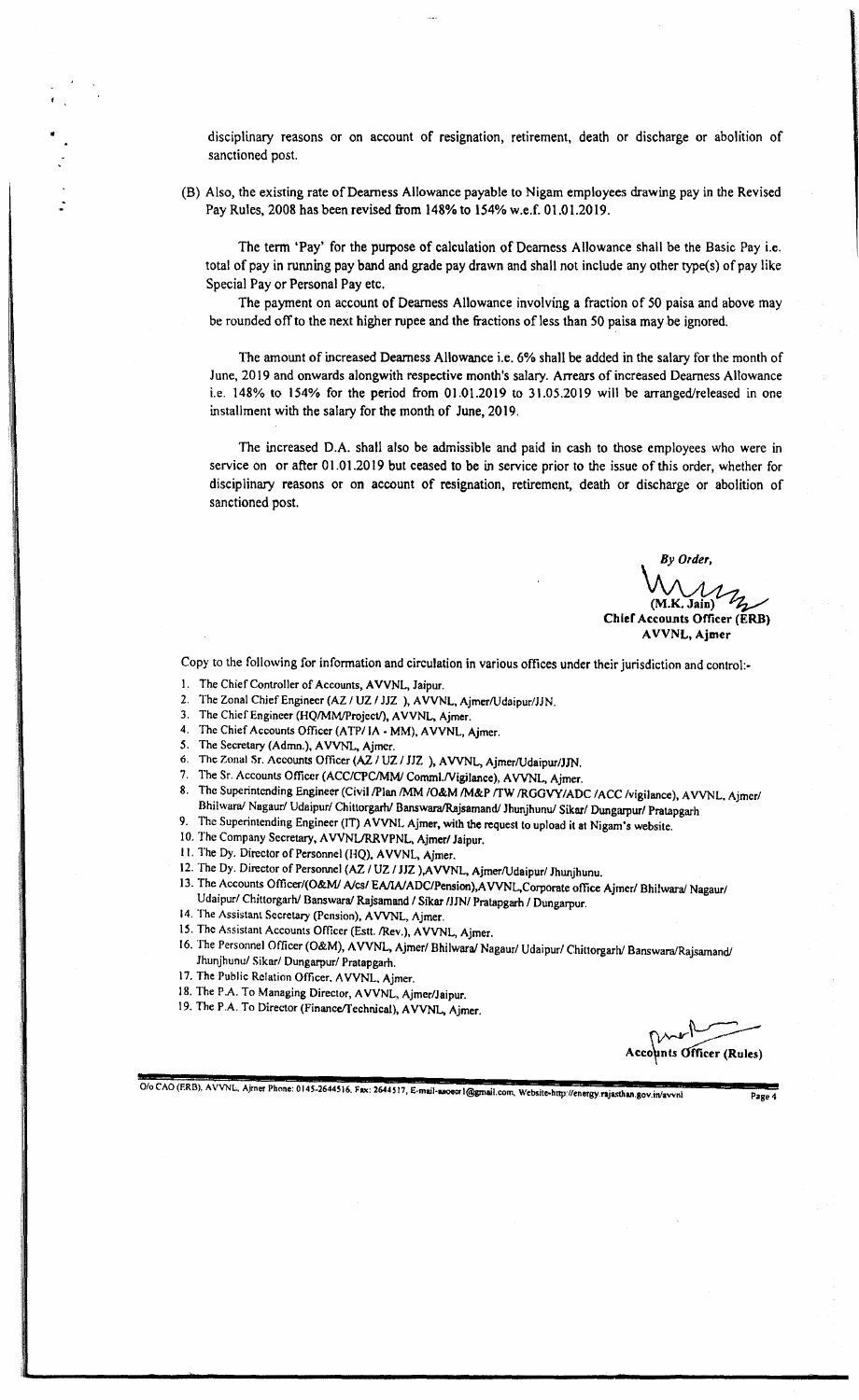Jaipur, dated: -

12

*CLIN:* U40109RJ2000SGC01648 A Government of Rajasthan Undertaking)<br>T<sup>under</sup> Regd. Office: Vidyut Bhawan, Jannath Troth Negeu

Tel/Fax: +91-141-2740264 / Email: caola@ivvnl.org/Website: http://energy.raiastban.gov.in/ivvnl<br>No. JPD/CAO(IA)/AO/Rules/F. 99 / D. 19 7 7

#### **Order**

Sub: - Grant of Dearness Allowance to Nigam employees running in 6th CPC, 2008 & 5th CPC.

In exercise of the powers conferred vide order No. *JPD/CAO(IA)/Rules* /F. *901* D. 3203 dated 20.01.2014, the Managing Director is pleased to adopt the Finance Department, GoR's order No. F.6(I) *FDIRules/2008* dated 27.05.2019 & No. F.6(1)/FD/Rules/2008 Pt. dated 27.05.2019 (copy enclosed).

a) Accordingly, the existing rate of Dearness Allowance payable to the employees of the Jaipur **Discommunicated** No. JPD/CAO(IA)/AO/Rules/ F.99/D. 2954-dated 102 [1.2018 (102 123 1225) shall be revised from 148% to 1540 w.e.f. 01.01.2019.

The term **Raw**for the **be the Basic Pay be the Basic Pay**  $\sec \sigma$ i.e. sum of pay in running pay band and a rade pay din wn and shall not include any other type(s) of pay like Special Payor Personal Pay etc.

The payment of account of beamess Allows fraction of 50 paisa and above max be rounded off to **The Eugher rupee and the fraction** of less than 50 paisa may be 12

The amount of increase in Dearness Allowance i.e 6% shall be added in the salary for the month of June, 2019 and onwards alongwith respective month's salary. Arrear of increased Dearness Allowance i.e. 148% to 154% for the period from  $01.01.2019$  to  $31.05.2019$  will be released/arranged in one instalment with the salary for the month of June, 2019.

The increased D.A. shall also be admissible and paid in cash to the employees who were in service on or after 01.01.2019 but ceased to be in service prior to the issue of this order, whether for disciplinary reasons or on account of resignation, retirement, death or discharge or abolition of sanctioned posts.

• I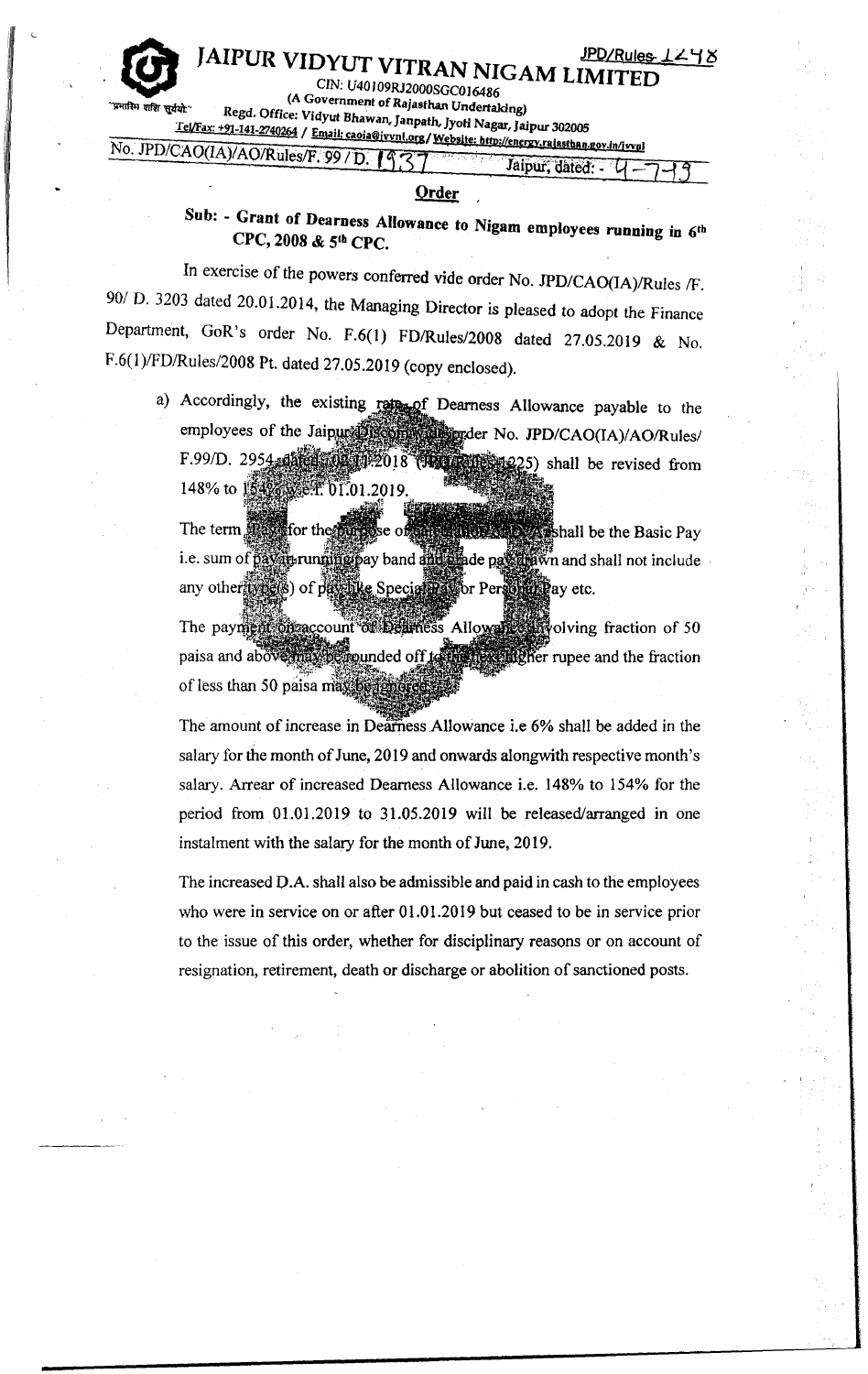- b) Also, the existing rate of Dearness Allowance payable to those employees whose pay has not been revised for different reasons or who had exercised an option to continue in the pay scales as contained in the Rajasthan Civil Services (Revised Pay Scales) Rules, 1998, shall be revised as under: -
	- (i) Out of 61% Dearness Allowance referred in order No. *NVNL/CAOI* RuleslF.2471D.292 dated 11.05.2004, 50% has been treated as Dearness Pay w.e.f. 1.07.2004 as per order No. *JPD/CAOlRuleslF.991D.* 688 dated 19.06.2004.
	- (ii) Dearness Allowance @ 284% as indicated at item No. b (ii) of Nigam's order No. *JPD/CAO* (IA)/AO/ Rules/F. 99/D. 2954 dated 02.11.2018 (JPD/Rules-1225) payable on both Basic Pay and Dearness Pay, is full applyised to 295% w.e.f. 01.01.2019.

The term : Basic or alcohology of calculation of Dearness Allows and Shapes of the Pay, as defined in Rule 7(24) (i) of Rajasthan Service tevies drawn in the Revised pay States prescribed under the Rajasthan Civil Services (Revised Pay Scales) Rules, 1998 and shall not e (s) of **produce** Speed, pay, Personal Pay etc. include **Ally** other Ilowance hall be as the condition of Basic Pay plus **Dearnes**  $\mathrm{Dear} \hat{\mathbf{n}}$ 

paisa and above fraction of less than 50 paisa may be ignored. The payment of assign tof Deamers Allowance involving fraction of 50 **the set of the next higher rupee and the** 

The amount of increased Dearness Allowance i.e. 11% from 01.01.2019 shall be added in the salary for the month of June, 2019 and onwards alongwith respective month's salary. Arrears of increased Dearness Allowance i.e. 284% to 295% for the period froni 01.01.2019 to  $31.05.2019$  shall be paid to the employees in one installment alongwith the salary for the month of June, 2019 (payable in July, 2019).

The payment of D.A./D.A. arrear will also be subject to the terms  $\&$ conditions laid down in the rules for drawal of D.A. given in Appendix XVI of the RSR, Vol-II.